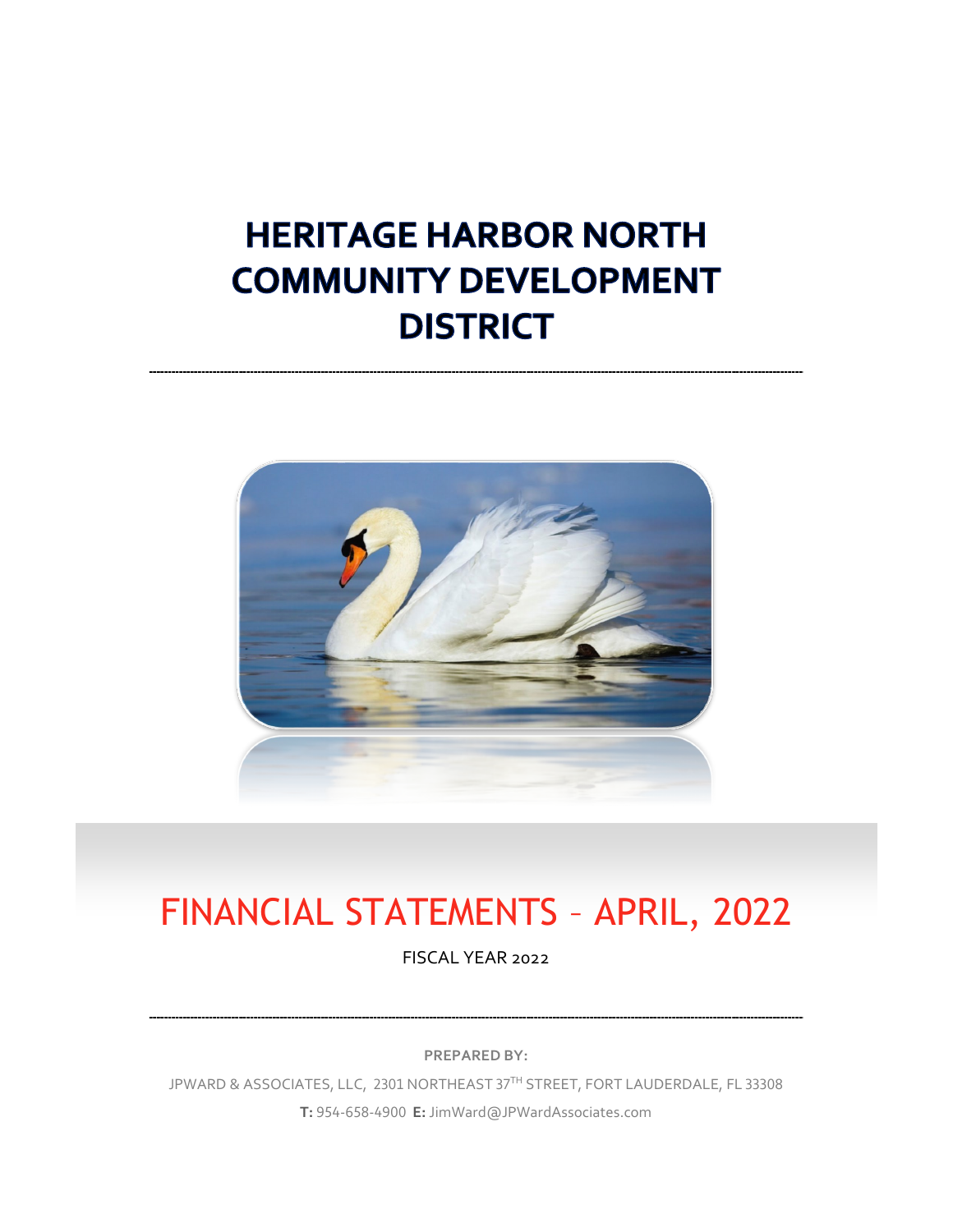**Balance Sheet ‐ All Funds and Account Groups**

**as of April 30, 2022**

|                                               | <b>Governmental Funds</b> |                     |             |                           |   |             |    |             |                              |             |     |                     |               |                      |    |                          |
|-----------------------------------------------|---------------------------|---------------------|-------------|---------------------------|---|-------------|----|-------------|------------------------------|-------------|-----|---------------------|---------------|----------------------|----|--------------------------|
|                                               |                           | <b>General Fund</b> |             | <b>Debt Service Funds</b> |   |             |    |             | <b>Capital Projects Fund</b> |             |     |                     |               |                      |    |                          |
|                                               |                           |                     |             |                           |   |             |    |             |                              |             |     | <b>General Long</b> |               | <b>General Fixed</b> |    | <b>Totals</b>            |
|                                               |                           | <b>Operations</b>   | Series 2014 |                           |   | Series 2017 |    | Series 2014 |                              | Series 2017 |     | <b>Term Debt</b>    | <b>Assets</b> |                      |    | (Memorandum Only)        |
| <b>Assets</b>                                 |                           |                     |             |                           |   |             |    |             |                              |             |     |                     |               |                      |    |                          |
| <b>Cash and Investments</b>                   |                           |                     |             |                           |   |             |    |             |                              |             |     |                     |               |                      |    |                          |
| General Fund - Invested Cash                  | \$                        | 287,206             | \$          |                           | Ś |             | Ś. |             | Ś                            |             | \$  |                     | Ś             |                      | Ś  | 287,206                  |
| Capital Projects Fund                         |                           |                     |             |                           |   |             |    |             |                              |             |     |                     |               |                      |    |                          |
| <b>Construction Account</b>                   |                           |                     |             |                           |   |             |    |             |                              |             |     |                     |               |                      |    |                          |
| Deferred Cost Account                         |                           |                     |             |                           |   |             |    |             |                              |             |     |                     |               |                      |    |                          |
| Cost of Issuance                              |                           |                     |             |                           |   |             |    |             |                              |             |     |                     |               |                      |    |                          |
| Debt Service Funds                            |                           |                     |             |                           |   |             |    |             |                              |             |     |                     |               |                      |    |                          |
| Revenue Account                               |                           |                     |             | 20,491                    |   | 234,934     |    |             |                              |             |     |                     |               |                      |    | 255,424                  |
| Excess Revenue - Subordinated Bonds           |                           |                     |             |                           |   | 77,962      |    |             |                              |             |     |                     |               |                      |    | 77,962                   |
| <b>Excess Reserve</b>                         |                           |                     |             |                           |   | 1,181       |    |             |                              |             |     |                     |               |                      |    | 1,181                    |
| <b>Reserve Account</b>                        |                           |                     |             | 259,400                   |   | 18,998      |    |             |                              |             |     |                     |               |                      |    | 278,398                  |
| <b>Prepayment Account</b>                     |                           |                     |             | 1,396                     |   |             |    |             |                              |             |     |                     |               |                      |    | 1,396                    |
| <b>Interest Accounts</b>                      |                           |                     |             | 358,800                   |   | 339,763     |    |             |                              |             |     |                     |               |                      |    | 698,563                  |
| <b>Sinking Fund Accounts</b>                  |                           |                     |             | 155,000                   |   | 680,000     |    |             |                              |             |     |                     |               |                      |    | 835,000                  |
| Due from Other Funds                          |                           |                     |             |                           |   |             |    |             |                              |             |     |                     |               |                      |    |                          |
| General Fund                                  |                           |                     |             | 32,879                    |   | 87,191      |    |             |                              |             |     |                     |               |                      |    | 120,069                  |
| Debt Service Fund - Series 2014               |                           |                     |             |                           |   |             |    |             |                              |             |     |                     |               |                      |    | $\overline{\phantom{a}}$ |
| Debt Service Fund - Series 2017               |                           |                     |             |                           |   |             |    |             |                              |             |     |                     |               |                      |    |                          |
| <b>Due from Other Governments</b>             |                           |                     |             |                           |   |             |    |             |                              |             |     |                     |               |                      |    |                          |
| <b>Accrued Interest Receivable</b>            |                           |                     |             |                           |   |             |    |             |                              |             |     |                     |               |                      |    |                          |
| <b>Accounts Receivable</b>                    |                           | 741                 |             |                           |   |             |    |             |                              |             |     |                     |               |                      |    | 741                      |
| <b>Prepaid Expenses</b>                       |                           |                     |             |                           |   |             |    |             |                              |             |     |                     |               |                      |    |                          |
| <b>Amount Available in Debt Service Funds</b> |                           |                     |             |                           |   |             |    |             |                              |             |     | 2,267,993           |               |                      |    | 2,267,993                |
| Amount to be Provided by Debt Service Funds   |                           |                     |             |                           |   |             |    |             |                              |             |     | 21,642,007          |               |                      |    | 21,642,007               |
| <b>General Fixed Assets</b>                   |                           |                     |             |                           |   |             |    |             |                              |             |     |                     |               | 12,324,253           |    | 12,324,253               |
| Total Assets \$                               |                           | 287,947             | \$          | 827,965                   | Ś | 1,440,028   | \$ |             | \$                           | $\sim$      | \$. | 23,910,000          | \$12,324,253  |                      | \$ | 38,790,194               |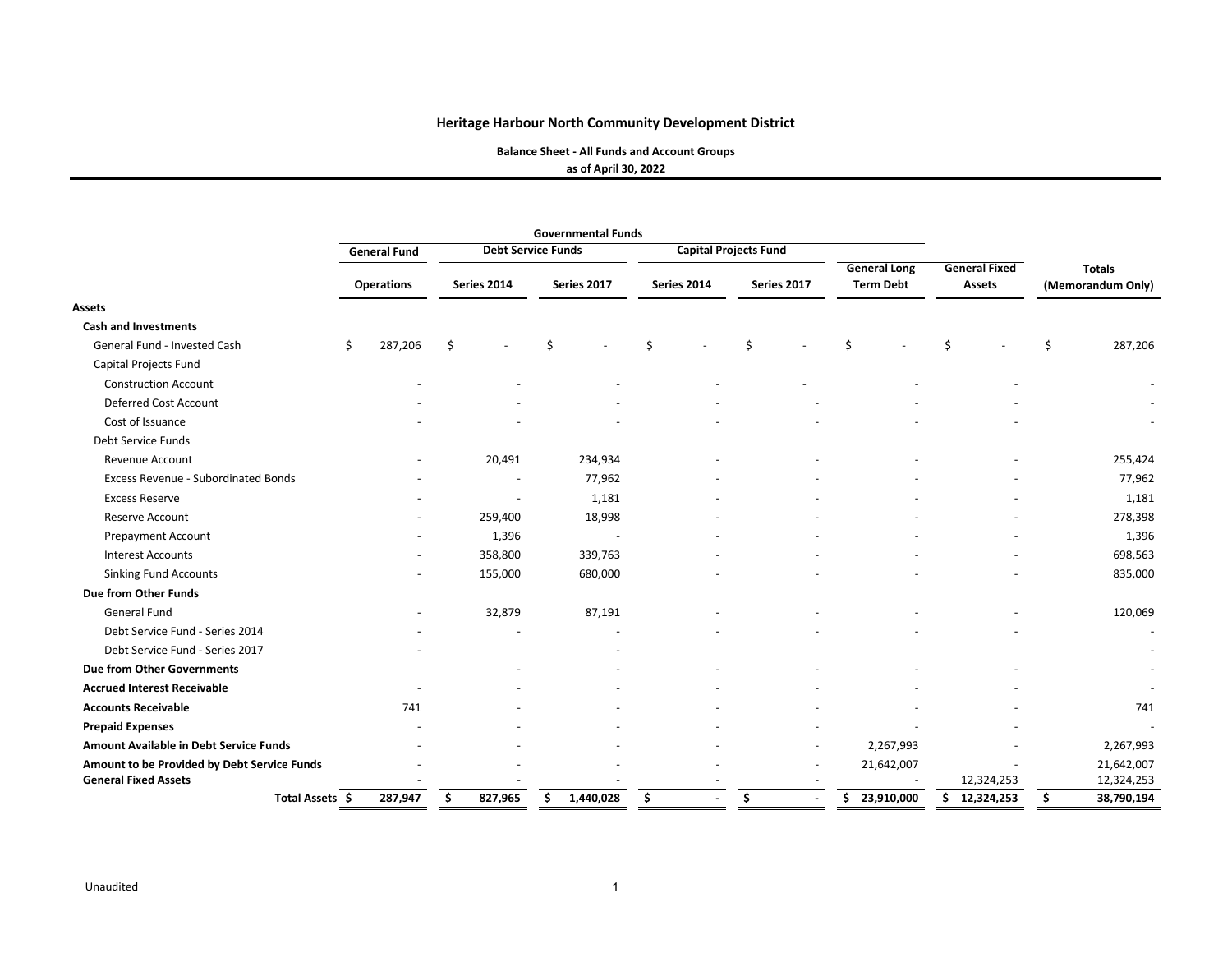**Balance Sheet ‐ All Funds and Account Groups**

**as of April 30, 2022**

|                                                     | <b>General Fund</b> |             |         | <b>Debt Service Funds</b> |             | <b>Capital Projects Fund</b> |             |                                         |                                       |   |                                    |
|-----------------------------------------------------|---------------------|-------------|---------|---------------------------|-------------|------------------------------|-------------|-----------------------------------------|---------------------------------------|---|------------------------------------|
|                                                     | <b>Operations</b>   | Series 2014 |         | Series 2017               | Series 2014 |                              | Series 2017 | <b>General Long</b><br><b>Term Debt</b> | <b>General Fixed</b><br><b>Assets</b> |   | <b>Totals</b><br>(Memorandum Only) |
| <b>Liabilities</b>                                  |                     |             |         |                           |             |                              |             |                                         |                                       |   |                                    |
| <b>Accounts Payable &amp; Payroll Liabilities</b>   | \$                  | Ŝ.          |         | \$                        | \$          | \$                           |             | Ś.                                      | \$                                    | Ŝ |                                    |
| Due to Other Governments                            |                     |             |         |                           |             |                              |             |                                         |                                       |   |                                    |
| <b>Due to Other Funds</b>                           |                     |             |         |                           |             |                              |             |                                         |                                       |   |                                    |
| <b>General Fund</b>                                 |                     |             |         |                           |             |                              |             |                                         |                                       |   |                                    |
| Debt Service Fund - Series 2017                     | 87,191              |             |         |                           |             |                              |             |                                         |                                       |   | 87,191                             |
| Debt Service Fund - Series 2014                     | 32,879              |             |         |                           |             |                              |             |                                         |                                       |   | 32,879                             |
| <b>Bonds Payable - Series 2014</b>                  |                     |             |         |                           |             |                              |             | 7,145,000                               |                                       |   | 7,145,000                          |
| Bonds Payable - Series 2017                         |                     |             |         |                           |             |                              |             | 16,765,000                              |                                       |   | 16,765,000                         |
| <b>Total Liabilities</b>                            | 120,069<br>-S       | \$.         |         | Ŝ.                        | Ŝ.          | \$.                          |             | 23,910,000<br>\$.                       | S                                     |   | 24,030,069                         |
| <b>Fund Equity and Other Credits</b>                |                     |             |         |                           |             |                              |             |                                         |                                       |   |                                    |
| <b>Investment in General Fixed Assets</b>           |                     |             |         |                           |             |                              |             |                                         | 12,324,253                            |   | 12,324,253                         |
| <b>Fund Balance</b>                                 |                     |             |         |                           |             |                              |             |                                         |                                       |   |                                    |
| <b>Restricted</b>                                   |                     |             |         |                           |             |                              |             |                                         |                                       |   |                                    |
| Beginning: October 1, 2020                          |                     |             | 503,313 | 437,900                   |             |                              |             |                                         |                                       |   | 941,213                            |
| <b>Results from Current Operations</b>              |                     |             | 324,652 | 1,002,128                 |             |                              |             |                                         |                                       |   | 1,326,780                          |
| Unassigned                                          |                     |             |         |                           |             |                              |             |                                         |                                       |   |                                    |
| Beginning: October 1, 2020                          | 111,181             |             |         |                           |             |                              |             |                                         |                                       |   | 111,181                            |
| <b>Results from Current Operations</b>              | 56,697              |             |         |                           |             |                              |             |                                         |                                       |   | 56,697                             |
| <b>Total Fund Equity and Other Credits</b>          | 167,878             |             | 827,965 | 1,440,028                 |             |                              |             |                                         | 12,324,253                            |   | 14,760,124                         |
| Total Liabilities, Fund Equity and Other Credits \$ | 287,947             |             | 827,965 | 1,440,028                 | \$          | \$                           |             | 23,910,000<br>\$                        | 12,324,253<br>Ś.                      |   | 38,790,194                         |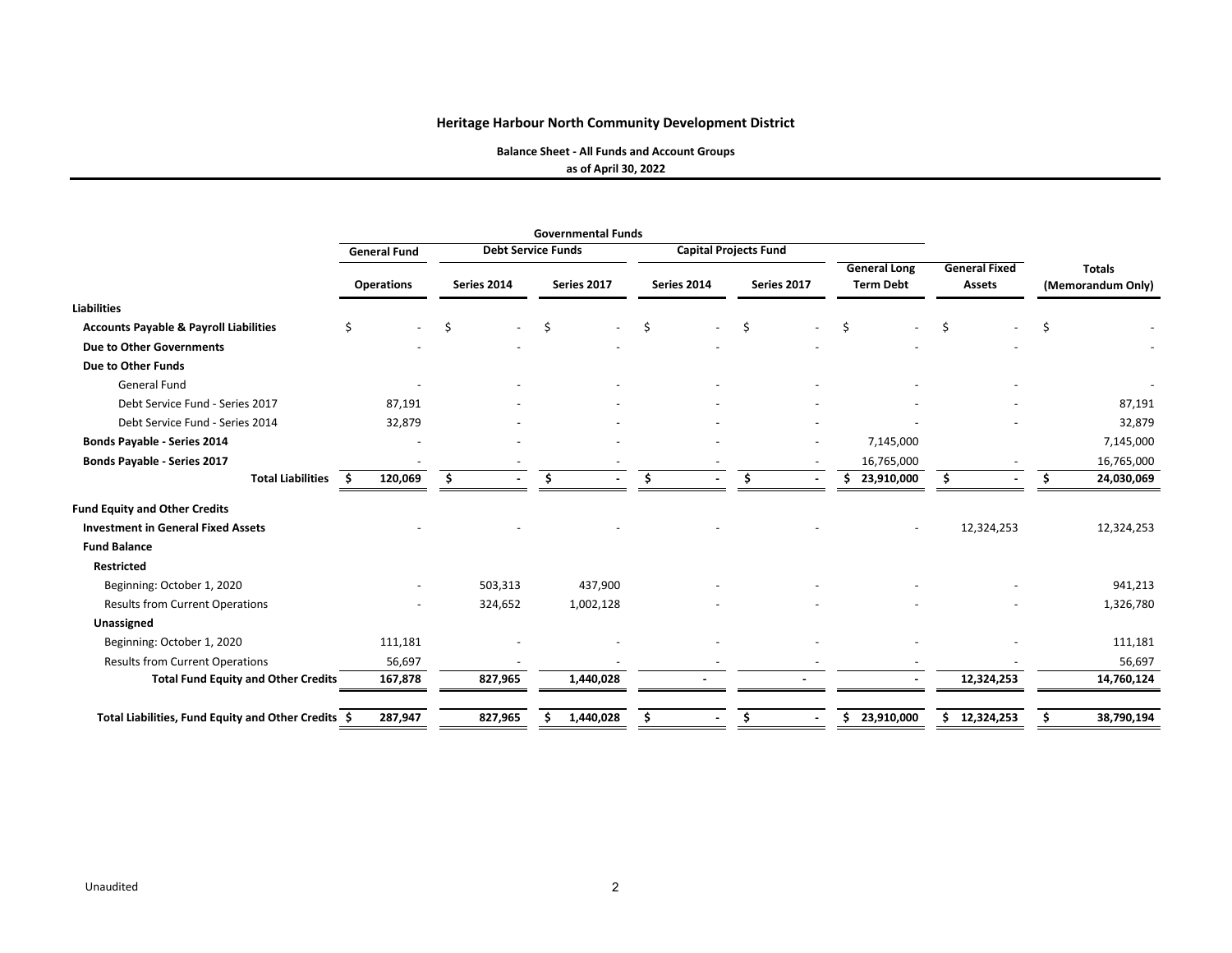#### **Statement of Revenue, Expenditures and Changes in Fund Balance for the period Ending April 30, 2022 General Fund**

|                                              | October                  | <b>November</b> |                          | December |                          | January                  | February    | March                    |                     | April                    | Year to Date | Annual<br><b>Budget</b>  | % of<br><b>Budget</b> |
|----------------------------------------------|--------------------------|-----------------|--------------------------|----------|--------------------------|--------------------------|-------------|--------------------------|---------------------|--------------------------|--------------|--------------------------|-----------------------|
| <b>Revenue and Other Sources</b>             |                          |                 |                          |          |                          |                          |             |                          |                     |                          |              |                          |                       |
| Carryforward                                 | \$                       | \$              | ÷,                       | \$       |                          | \$                       | \$          | \$                       | $\ddot{\mathsf{S}}$ |                          |              | \$                       | N/A                   |
| <b>Miscellaneous Revenue</b>                 |                          |                 |                          |          |                          |                          |             |                          |                     |                          |              |                          | N/A                   |
| Interest                                     |                          |                 |                          |          |                          |                          |             |                          |                     |                          |              |                          |                       |
| Interest - General Checking                  | 1                        |                 | 1                        |          | $\overline{7}$           | 3                        | 3           | $\overline{2}$           |                     | $\overline{2}$           | 20           | 35                       | 57%                   |
| <b>Special Assessment Revenue</b>            |                          |                 |                          |          |                          |                          |             |                          |                     |                          |              |                          |                       |
| Special Assessments - Uniform Method         | 532                      |                 | 19,374                   |          | 70,915                   | 16,533                   | 3,602       | 830                      |                     | 3,029                    | 114,816      | 116,950                  | 98%                   |
| Special Assessments - Non-Uniform Mthd       |                          |                 |                          |          |                          |                          |             | ÷,                       |                     | $\overline{\phantom{a}}$ |              |                          | N/A                   |
| <b>Total Revenue and Other Sources:</b>      | - \$<br>533              | \$              | 19,375                   | \$       | 70,923                   | \$<br>16,536             | \$<br>3,605 | \$<br>832                | \$                  | 3,031                    | 114,836      | \$116,985                | 98%                   |
| <b>Expenditures and Other Uses</b>           |                          |                 |                          |          |                          |                          |             |                          |                     |                          |              |                          |                       |
| Legislative                                  |                          |                 |                          |          |                          |                          |             |                          |                     |                          |              |                          |                       |
| Board of Supervisor's Fees                   | \$<br>$\sim$             | \$              | ÷,                       | \$       | ÷,                       | \$<br>÷                  | \$<br>800   | \$<br>200                | Ś                   | 1,000                    | 2,000        | \$<br>3,000              | 67%                   |
| Board of Supervisor's - FICA                 |                          |                 |                          |          |                          |                          | 77          | 15                       |                     | 77                       | 168          | 230                      | 73%                   |
| <b>Executive</b>                             |                          |                 |                          |          |                          |                          |             |                          |                     |                          |              |                          |                       |
| <b>Executive Salaries</b>                    | 4,039                    |                 | 3,308                    |          | 2,692                    |                          | 2,077       | 6,634                    |                     | 3,125                    | 21,875       | 37,500                   | 58%                   |
| <b>Executive Salaries - FICA</b>             | 380                      |                 | 253                      |          | 253                      | $\overline{\phantom{a}}$ | 238         | 602                      |                     | 290                      | 2,015        | 3,480                    | 58%                   |
| Executive Salaries - Insurance               | $\overline{\phantom{a}}$ |                 | $\overline{\phantom{a}}$ |          |                          |                          |             | $\overline{\phantom{a}}$ |                     | ä,                       | ٠            | $\overline{\phantom{a}}$ | 0%                    |
| <b>Financial and Administrative</b>          |                          |                 |                          |          |                          |                          |             |                          |                     |                          |              |                          |                       |
| <b>Audit Services</b>                        | $\overline{\phantom{a}}$ |                 | 2,000                    |          | $\overline{\phantom{a}}$ | ÷,                       | $\sim$      | 2,800                    |                     | $\overline{a}$           | 4,800        | 4,700                    | 102%                  |
| <b>Accounting Services</b>                   | $\sim$                   |                 | 460                      |          | 491                      | 366                      | 450         | 225                      |                     | 515                      | 2,507        | 4,500                    | 56%                   |
| Assessment Roll Preparation                  | 923                      |                 | $\overline{\phantom{a}}$ |          | 615                      | $\overline{\phantom{a}}$ | 1,231       | 1,231                    |                     | 667                      | 4,667        | 8,000                    | 58%                   |
| Arbitrage Rebate Services                    |                          |                 |                          |          |                          |                          |             | 500                      |                     | ÷,                       | 500          | 1,000                    | 50%                   |
| <b>Manager Services</b>                      |                          |                 |                          |          |                          |                          |             |                          |                     |                          |              |                          | N/A                   |
| <b>Professional Services</b>                 |                          |                 |                          |          |                          |                          |             |                          |                     |                          |              |                          |                       |
| <b>District Manager Services</b>             |                          |                 |                          |          |                          |                          |             |                          |                     |                          |              |                          | N/A                   |
| <b>Other Contractual Services</b>            |                          |                 |                          |          |                          |                          |             |                          |                     |                          |              |                          |                       |
| Recording and Transcription                  |                          |                 |                          |          |                          |                          |             | 86                       |                     | $\ddot{\phantom{1}}$     | 86           | 400                      | 22%                   |
| <b>Legal Advertising</b>                     |                          |                 |                          |          |                          |                          |             | $\sim$                   |                     | 350                      | 350          | 1,500                    | 23%                   |
| <b>Trustee Services</b>                      |                          |                 |                          |          | 4,760                    |                          |             | ÷,                       |                     | ÷,                       | 4,760        | 11,900                   | 40%                   |
| <b>Dissemination Agent Services</b>          |                          |                 | ÷                        |          |                          |                          |             | $\overline{\phantom{a}}$ |                     | 2,000                    | 2,000        | 2,000                    | 100%                  |
| <b>Property Appraiser Fees</b>               |                          |                 |                          |          | ä,                       |                          |             | $\sim$                   |                     | $\ddot{\phantom{1}}$     | $\sim$       | $\sim$                   | N/A                   |
| <b>Bank Services</b>                         | 61                       |                 | 106                      |          | 58                       | 56                       | 106         | 56                       |                     | 164                      | 607          | 800                      | 76%                   |
| <b>Travel and Per Diem</b>                   |                          |                 |                          |          |                          |                          |             |                          |                     |                          |              |                          | N/A                   |
| <b>Communications &amp; Freight Services</b> |                          |                 |                          |          |                          |                          |             |                          |                     |                          |              |                          |                       |
| Telephone                                    |                          |                 |                          |          |                          |                          |             |                          |                     |                          |              |                          | N/A                   |
| Postage, Freight & Messenger                 |                          |                 |                          |          |                          |                          |             | 88                       |                     | 73                       | 161          | 200                      | 80%                   |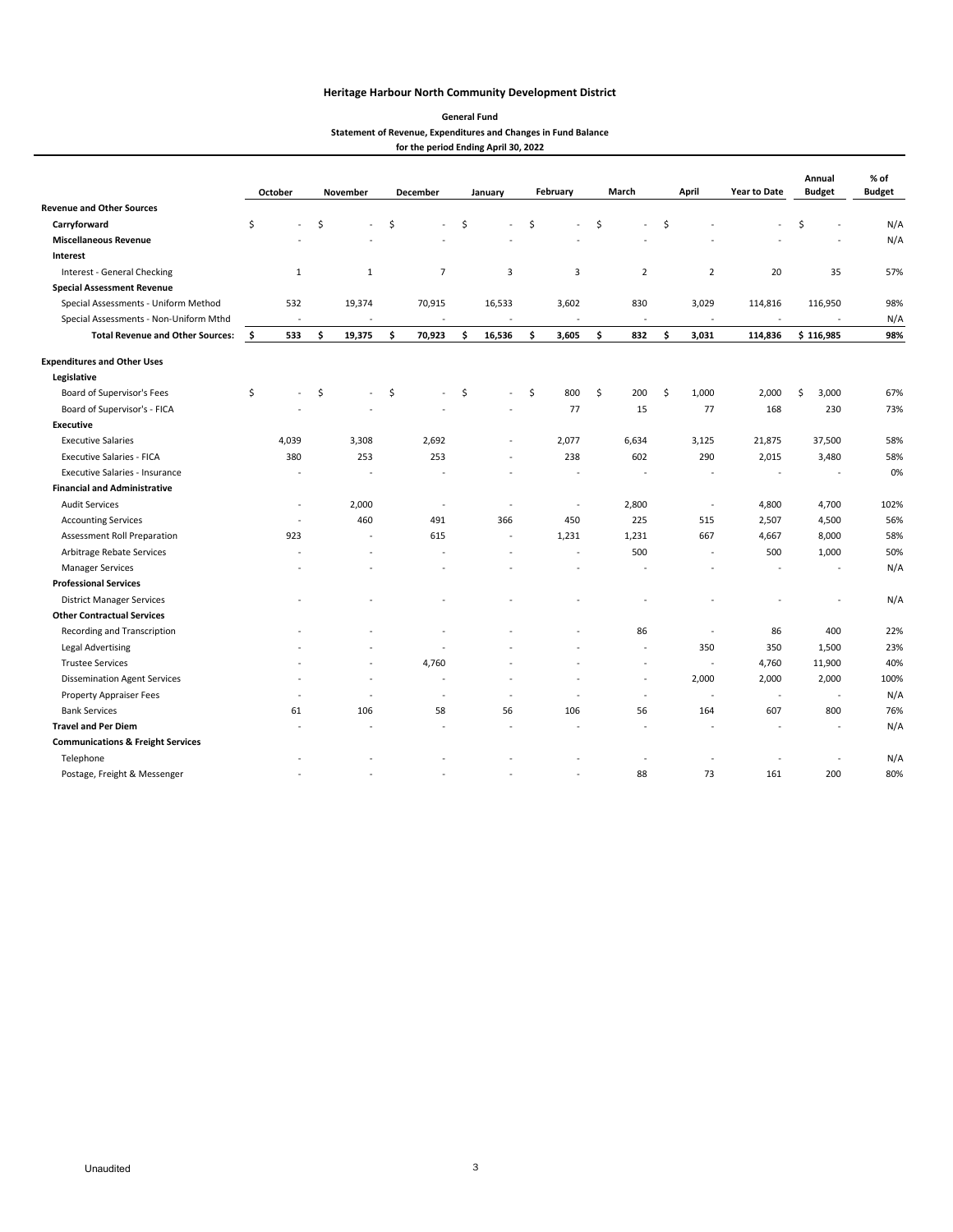#### **Statement of Revenue, Expenditures and Changes in Fund Balance for the period Ending April 30, 2022 General Fund**

|                                           |   | October                  | <b>November</b>          | <b>December</b>          | January                  | February                 | March                    | April                    | <b>Year to Date</b>      | Annual<br><b>Budget</b>  | $%$ of<br><b>Budget</b> |
|-------------------------------------------|---|--------------------------|--------------------------|--------------------------|--------------------------|--------------------------|--------------------------|--------------------------|--------------------------|--------------------------|-------------------------|
| <b>Rentals &amp; Leases</b>               |   |                          | ٠                        |                          |                          |                          |                          |                          |                          |                          |                         |
| Miscellaneous Equipment Leasing           |   |                          | ٠                        | $\overline{\phantom{a}}$ | ٠                        |                          |                          |                          |                          |                          | N/A                     |
| <b>Computer Services</b>                  |   | 50                       | 609                      | 50                       | $\overline{\phantom{a}}$ | 2,285                    | 609                      | 718                      | 4,320                    | 7,300                    | 59%                     |
| Insurance                                 |   | 6,436                    | $\overline{\phantom{a}}$ | $\sim$                   | $\sim$                   |                          | ٠                        | ٠                        | 6.436                    | 6,600                    | 98%                     |
| <b>Printing &amp; Binding</b>             |   | ٠                        | $\overline{\phantom{a}}$ | $\overline{\phantom{a}}$ | ٠                        | $\overline{\phantom{a}}$ | 205                      | 294                      | 499                      | 200                      | 250%                    |
| <b>Office Supplies</b>                    |   | $\overline{\phantom{a}}$ | $\overline{\phantom{a}}$ | $\overline{\phantom{a}}$ | $\overline{\phantom{a}}$ | $\overline{\phantom{a}}$ | $\overline{\phantom{a}}$ | ٠                        | $\overline{\phantom{a}}$ | $\overline{\phantom{a}}$ | N/A                     |
| <b>Subscription &amp; Memberships</b>     |   | 175                      |                          |                          |                          |                          |                          | $\overline{\phantom{a}}$ | 175                      | 175                      | 100%                    |
| <b>Legal Services</b>                     |   |                          |                          |                          |                          |                          |                          |                          |                          |                          |                         |
| Legal - General Counsel                   |   |                          |                          |                          | ۰                        | 210                      |                          |                          | 210                      | 2,000                    | 11%                     |
| <b>Other General Government Services</b>  |   |                          |                          |                          |                          |                          |                          |                          |                          |                          |                         |
| Engineering Services - General Fund       |   |                          |                          |                          |                          |                          |                          |                          | $\overline{\phantom{a}}$ | 1,000                    | 0%                      |
| <b>Payroll Services</b>                   |   |                          |                          |                          |                          |                          |                          | 2                        | $\overline{2}$           |                          | N/A                     |
| <b>Capital Outlay</b>                     |   |                          |                          |                          |                          |                          |                          |                          |                          |                          |                         |
| <b>Reserves</b>                           |   |                          |                          |                          |                          |                          |                          |                          |                          |                          |                         |
| Operation Reserve (Addition)              |   |                          |                          |                          |                          |                          |                          |                          |                          | 20,500                   | 0%                      |
| <b>Total Expenditures and Other Uses:</b> | Ŝ | 12,063                   | 6,736                    | 8,919                    | 422                      | 7,473                    | 13,251                   | 9,274                    | 58,139                   | \$116,985                | 50%                     |
| Net Increase/ (Decrease) of Fund Balance  |   | (11,530)                 | 12,640                   | 62,004                   | 16,114                   | (3,868)                  | (12, 420)                | (6, 243)                 | 56,697                   |                          |                         |
| Fund Balance - Beginning                  |   | 111,181                  | 99,651                   | 112,291                  | 174,295                  | 190,409                  | 186,540                  | 174,121                  | 111,181                  | 114,598                  |                         |
| Fund Balance - Ending                     |   | 99,651                   | 112,291                  | 174,295                  | 190,409                  | 186,540                  | 174,121                  | 167,878                  | 167,878                  | \$114,598                |                         |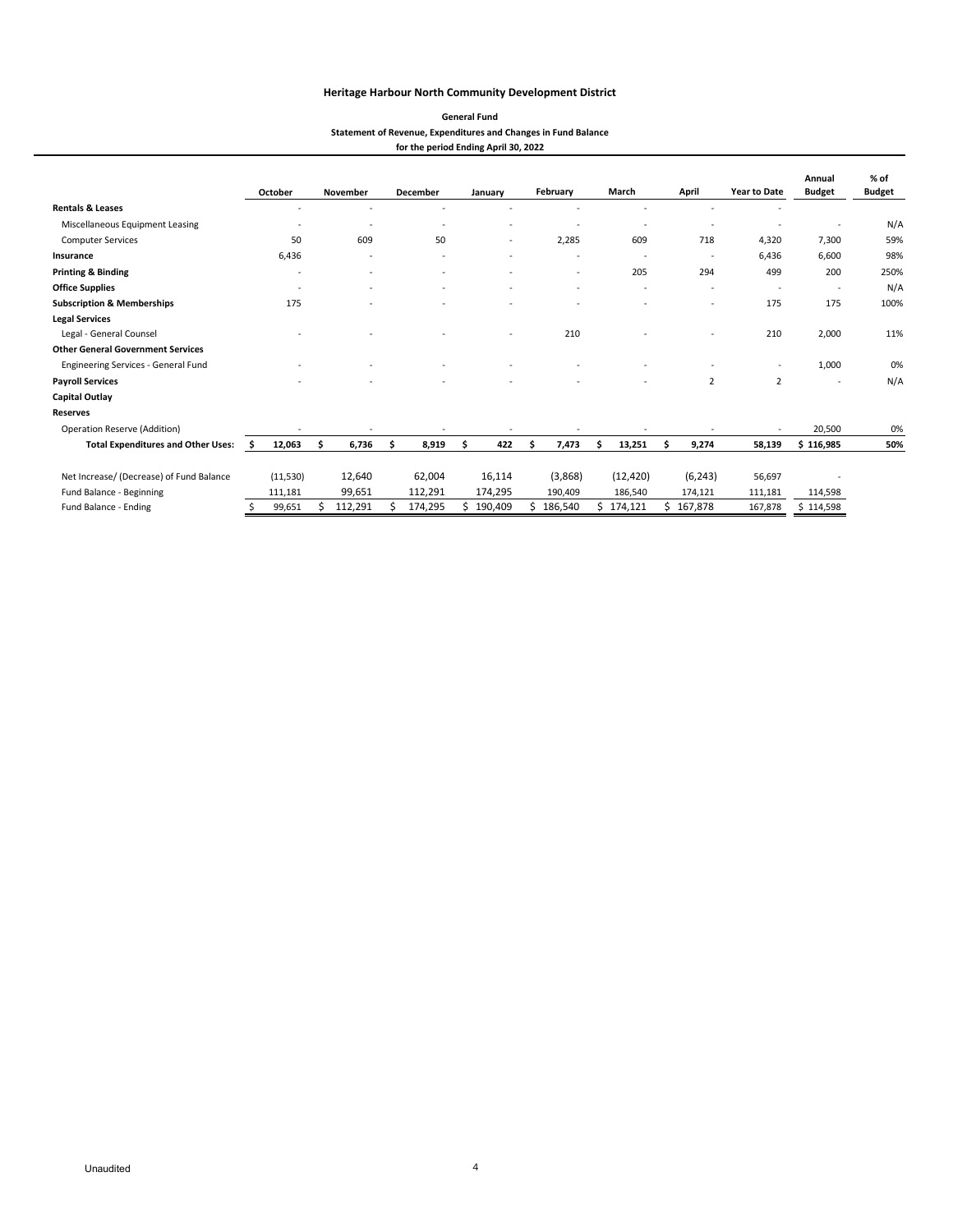#### **Debt Service Fund ‐ Series 2014 Bonds Statement of Revenue, Expenditures and Changes in Fund Balance for the period Ending April 30, 2022**

|                                          |    | October      |    | November     |    | <b>December</b> |    | January  |    | February       |    | March        |    | April        |    | <b>Year to Date</b> |    | <b>Budget</b>            | $%$ of<br><b>Budget</b> |
|------------------------------------------|----|--------------|----|--------------|----|-----------------|----|----------|----|----------------|----|--------------|----|--------------|----|---------------------|----|--------------------------|-------------------------|
| <b>Revenue and Other Sources</b>         |    |              |    |              |    |                 |    |          |    |                |    |              |    |              |    |                     |    |                          |                         |
| Carryforward                             | Ŝ  |              | Ŝ. |              | Ś  |                 | Ś  |          | Ś  |                | Ś  |              | Ś  |              | Ś  |                     | Ś  |                          | N/A                     |
| <b>Interest Income</b>                   |    |              |    |              |    |                 |    |          |    |                |    |              |    |              |    |                     |    |                          |                         |
| Capitalized Interest                     |    |              |    |              |    |                 |    |          |    |                |    |              |    |              |    |                     |    |                          | N/A                     |
| Revenue Account                          |    | $\Omega$     |    | $\Omega$     |    | $\mathbf{1}$    |    | $\Omega$ |    | $\overline{2}$ |    | 2            |    | 2            |    | 8                   |    | 22                       | 37%                     |
| Reserve Account                          |    | $\mathbf{1}$ |    | $\mathbf{1}$ |    | 0               |    | 1        |    | $\mathbf{1}$   |    | $\mathbf{1}$ |    | $\mathbf{1}$ |    | $\overline{7}$      |    | $\overline{\phantom{a}}$ | N/A                     |
| <b>Interest Account</b>                  |    |              |    | $\mathbf{1}$ |    |                 |    |          |    |                |    |              |    |              |    | $\overline{2}$      |    |                          | N/A                     |
| <b>Sinking Fund</b>                      |    |              |    |              |    |                 |    |          |    |                |    |              |    |              |    |                     |    |                          | N/A                     |
| Prepayment Account                       |    | 0            |    | 0            |    | 0               |    | 0        |    | 0              |    | 0            |    | 0            |    | 0                   |    |                          | N/A                     |
| <b>Special Assessment Revenue</b>        |    |              |    |              |    |                 |    |          |    |                |    |              |    |              |    |                     |    |                          |                         |
| Special Assessments - Uniform Method     |    | 2,346        |    | 85,378       |    | 312,513         |    | 72,858   |    | 15,874         |    | 3,656        |    | 13,348       |    | 505,973             |    | 515,223                  | 98%                     |
| Special Assessments - Non-Uniform Mthd   |    |              |    |              |    |                 |    |          |    |                |    |              |    |              |    |                     |    |                          | N/A                     |
| Special Assessments - Prepayments        |    |              |    |              |    |                 |    |          |    |                |    |              |    |              |    |                     |    |                          | N/A                     |
| <b>Other Financing Sources</b>           |    |              |    |              |    |                 |    |          |    |                |    |              |    |              |    |                     |    |                          |                         |
| <b>Debt Proceeds</b>                     |    |              |    |              |    |                 |    |          |    |                |    |              |    |              |    |                     |    |                          | N/A                     |
| <b>Inter-Fund Group Transfers In</b>     |    |              |    |              |    |                 |    |          |    |                |    |              |    |              |    |                     |    |                          | N/A                     |
| Total Revenue and Other Sources: \$      |    | 2,348        | Ŝ. | 85,380       | Ś. | 312,514         | Ŝ  | 72,860   | Ś. | 15,877         | Ś. | 3,659        | Ś. | 13,351       | Ś. | 505,990             | Ś. | 515,245                  | 98%                     |
| <b>Expenditures and Other Uses</b>       |    |              |    |              |    |                 |    |          |    |                |    |              |    |              |    |                     |    |                          |                         |
| <b>Debt Service</b>                      |    |              |    |              |    |                 |    |          |    |                |    |              |    |              |    |                     |    |                          |                         |
| Principal - Mandatory                    | Ś. |              |    |              | Ŝ. |                 |    |          | \$ |                | \$ |              | Ś  |              | \$ |                     | Ś, | 155,000                  | 0%                      |
| Principal - Early Redemptions            |    |              |    |              |    |                 |    |          |    |                |    |              |    |              |    |                     |    |                          | N/A                     |
| Interest Expense                         |    |              |    | 181,338      |    |                 |    |          |    |                |    |              |    |              |    | 181,338             |    | 362,675                  | 50%                     |
| <b>Inter-Fund Group Transfers Out</b>    |    |              |    |              |    |                 |    |          |    |                |    |              |    |              |    |                     |    |                          | N/A                     |
| Total Expenditures and Other Uses: \$    |    |              | Ś  | 181,338      | \$ |                 | \$ | ÷,       | \$ | $\sim$         | \$ | ä,           | \$ |              | Ś  | 181,338             |    | 517,675                  | 35%                     |
| Net Increase/ (Decrease) of Fund Balance |    | 2,348        |    | (95, 958)    |    | 312,514         |    | 72,860   |    | 15,877         |    | 3,659        |    | 13,351       |    | 324,652             |    | (2,430)                  |                         |
| Fund Balance - Beginning                 |    | 503,313      |    | 505,661      |    | 409,703         |    | 722,218  |    | 795,077        |    | 810,955      |    | 814,614      |    | 503,313             |    | 499,168                  |                         |
| Fund Balance - Ending                    | \$ | 505,661      | \$ | 409,703      | \$ | 722,218         | \$ | 795,077  | \$ | 810,955        | Ś. | 814,614      | \$ | 827,965      | \$ | 827,965             | Ś. | 496,738                  |                         |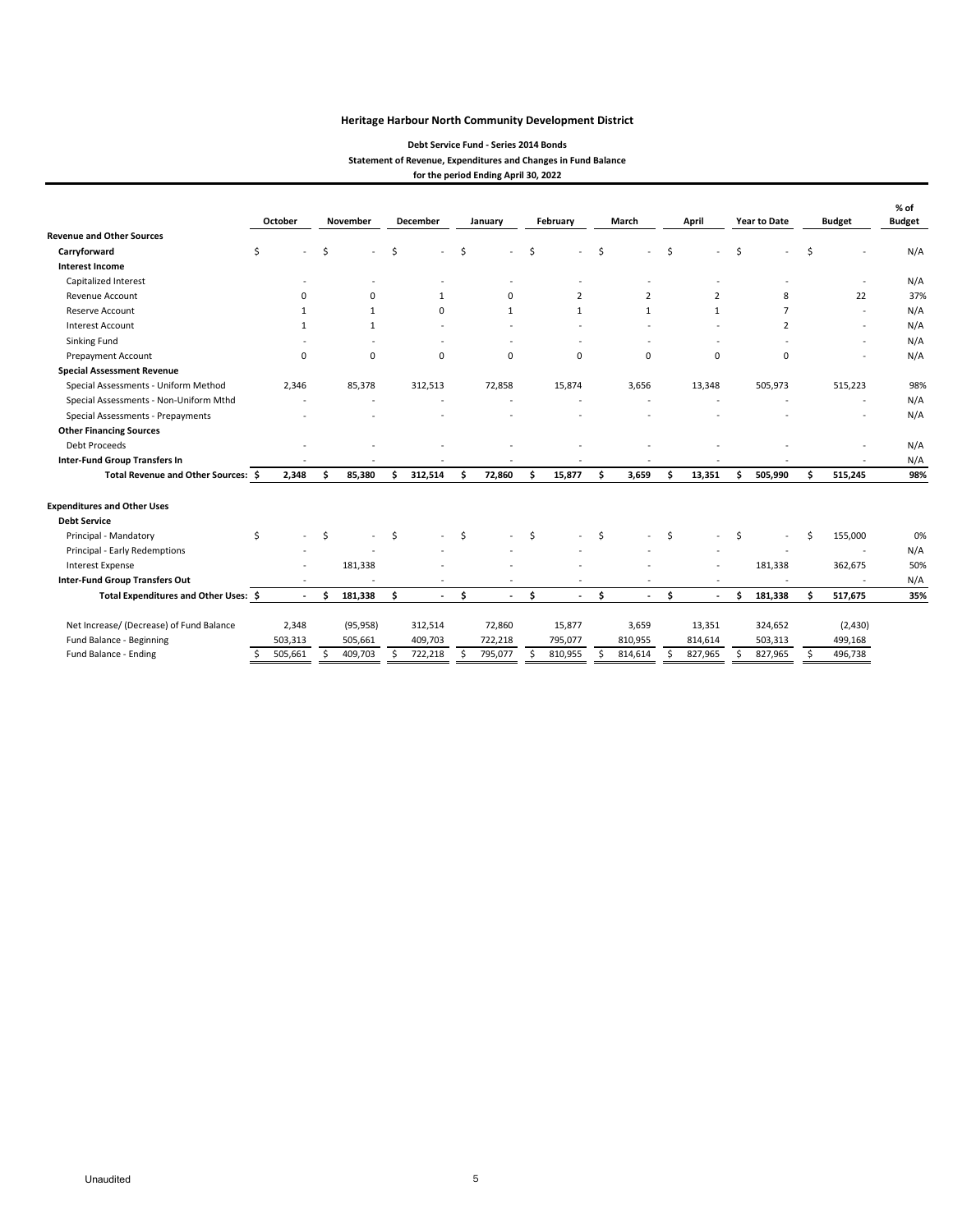#### **Debt Service Fund ‐ Series 2017 Bonds Statement of Revenue, Expenditures and Changes in Fund Balance for the period Ending April 30, 2022**

|                                          |    | October     |    | November       |    | <b>December</b> |    | January                  |    | February    |     | March          |    | April       |    | <b>Year to Date</b> |     | <b>Budget</b> | % of<br><b>Budget</b> |
|------------------------------------------|----|-------------|----|----------------|----|-----------------|----|--------------------------|----|-------------|-----|----------------|----|-------------|----|---------------------|-----|---------------|-----------------------|
| <b>Revenue and Other Sources</b>         |    |             |    |                |    |                 |    |                          |    |             |     |                |    |             |    |                     |     |               |                       |
| Carryforward                             | \$ |             | \$ |                | Ś  |                 | Ś  |                          | \$ |             | \$. |                | Ś  |             | \$ |                     | \$  |               | N/A                   |
| <b>Interest Income</b>                   |    |             |    |                |    |                 |    |                          |    |             |     |                |    |             |    |                     |     |               |                       |
| <b>Revenue Account</b>                   |    | $\mathbf 0$ |    | $\overline{2}$ |    | $\mathbf 0$     |    | $\mathbf 0$              |    | 5           |     | 4              |    | 5           |    | 16                  |     |               | N/A                   |
| Reserve Account                          |    | 2           |    | 0              |    | $\Omega$        |    |                          |    | 0           |     | 0              |    | 0           |    | 2                   |     | 20            | 11%                   |
| <b>Interest Account</b>                  |    |             |    | $\Omega$       |    |                 |    |                          |    |             |     |                |    |             |    | 0                   |     | $\sim$        | N/A                   |
| Sinking Fund                             |    |             |    |                |    |                 |    |                          |    |             |     |                |    |             |    |                     |     |               | N/A                   |
| Prepayment Account                       |    |             |    |                |    |                 |    |                          |    |             |     |                |    |             |    |                     |     |               | N/A                   |
| <b>Excess Revenue</b>                    |    |             |    |                |    |                 |    | 0                        |    | 0           |     | 0              |    |             |    | $\mathbf{1}$        |     |               | N/A                   |
| <b>Excess Reserve</b>                    |    |             |    | $\Omega$       |    | $\Omega$        |    | $\Omega$                 |    | $\Omega$    |     |                |    | $\mathbf 0$ |    | 1                   |     |               | N/A                   |
| Gain (loss) on Investments               |    |             |    |                |    |                 |    |                          |    |             |     |                |    |             |    |                     |     |               | N/A                   |
| <b>Special Assessment Revenue</b>        |    |             |    |                |    |                 |    |                          |    |             |     |                |    |             |    |                     |     |               |                       |
| Special Assessments - Uniform Method     |    | 6,222       |    | 226,426        |    | 828,802         |    | 193,224                  |    | 42,099      |     | 9,697          |    | 35,399      |    | 1,341,870           |     | 1,366,212     | 98%                   |
| Special Assessments - Non-Uniform Mthd   |    |             |    |                |    |                 |    |                          |    |             |     |                |    |             |    |                     |     |               | N/A                   |
| Special Assessments - Prepaid            |    |             |    |                |    |                 |    |                          |    |             |     |                |    |             |    |                     |     |               | N/A                   |
| <b>Debt Proceeds</b>                     |    |             |    |                |    |                 |    |                          |    |             |     |                |    |             |    |                     |     |               | N/A                   |
| <b>Inter-Fund Group Transfers In</b>     |    |             |    |                |    |                 |    |                          |    |             |     |                |    |             |    |                     |     |               | N/A                   |
| Total Revenue and Other Sources: \$      |    | 6,224       | Ś  | 226,428        | Ś  | 828,802         | Ś. | 193,225                  | Ś  | 42,104      | Ś.  | 9,702          | S  | 35,405      |    | \$1,341,890         | \$. | 1,366,232     | 98%                   |
| <b>Expenditures and Other Uses</b>       |    |             |    |                |    |                 |    |                          |    |             |     |                |    |             |    |                     |     |               |                       |
| <b>Debt Service</b>                      |    |             |    |                |    |                 |    |                          |    |             |     |                |    |             |    |                     |     |               |                       |
| Principal - Mandatory                    | \$ |             | Ŝ. |                | \$ |                 | Ś  |                          | Ś, |             |     |                | Ś  |             | Ś  |                     | Ś   | 680,000       | 0%                    |
| Principal - Early Redemptions            |    |             |    |                |    |                 |    |                          |    |             |     |                |    |             |    |                     |     |               | N/A                   |
| <b>Interest Expense</b>                  |    |             |    | 339,763        |    |                 |    |                          |    |             |     |                |    |             |    | 339,763             |     | 680,312       | 50%                   |
| <b>Special Items</b>                     |    |             |    |                |    |                 |    |                          |    |             |     |                |    |             |    |                     |     |               | N/A                   |
| Inter-Fund Group Transfers Out           |    |             |    |                |    | ٠               |    | $\overline{\phantom{a}}$ |    |             |     | ٠              |    |             |    |                     |     |               | N/A                   |
| Total Expenditures and Other Uses: \$    |    |             | Ŝ  | 339.763        | Ś  | $\blacksquare$  | Ŝ. | ٠                        | \$ |             | \$  | $\blacksquare$ | Ŝ. | ٠           | Ŝ. | 339,763             | Ś.  | 1,360,312     | 25%                   |
| Net Increase/ (Decrease) of Fund Balance |    | 6,224       |    | (113, 334)     |    | 828,802         |    | 193,225                  |    | 42,104      |     | 9,702          |    | 35,405      |    | 1,002,128           |     | 5,920         |                       |
| Fund Balance - Beginning                 |    | 437,900     |    | 444,124        |    | 330,790         |    | 1,159,592                |    | 1,352,817   |     | 1,394,921      |    | 1,404,623   |    | 437,900             |     | 441,724       |                       |
| Fund Balance - Ending                    | Ŝ. | 444,124     | Ś. | 330,790        |    | \$1,159,592     |    | \$1,352,817              |    | \$1,394,921 |     | \$1,404,623    |    | \$1,440,028 |    | \$1,440,028         | Ś   | 447,644       |                       |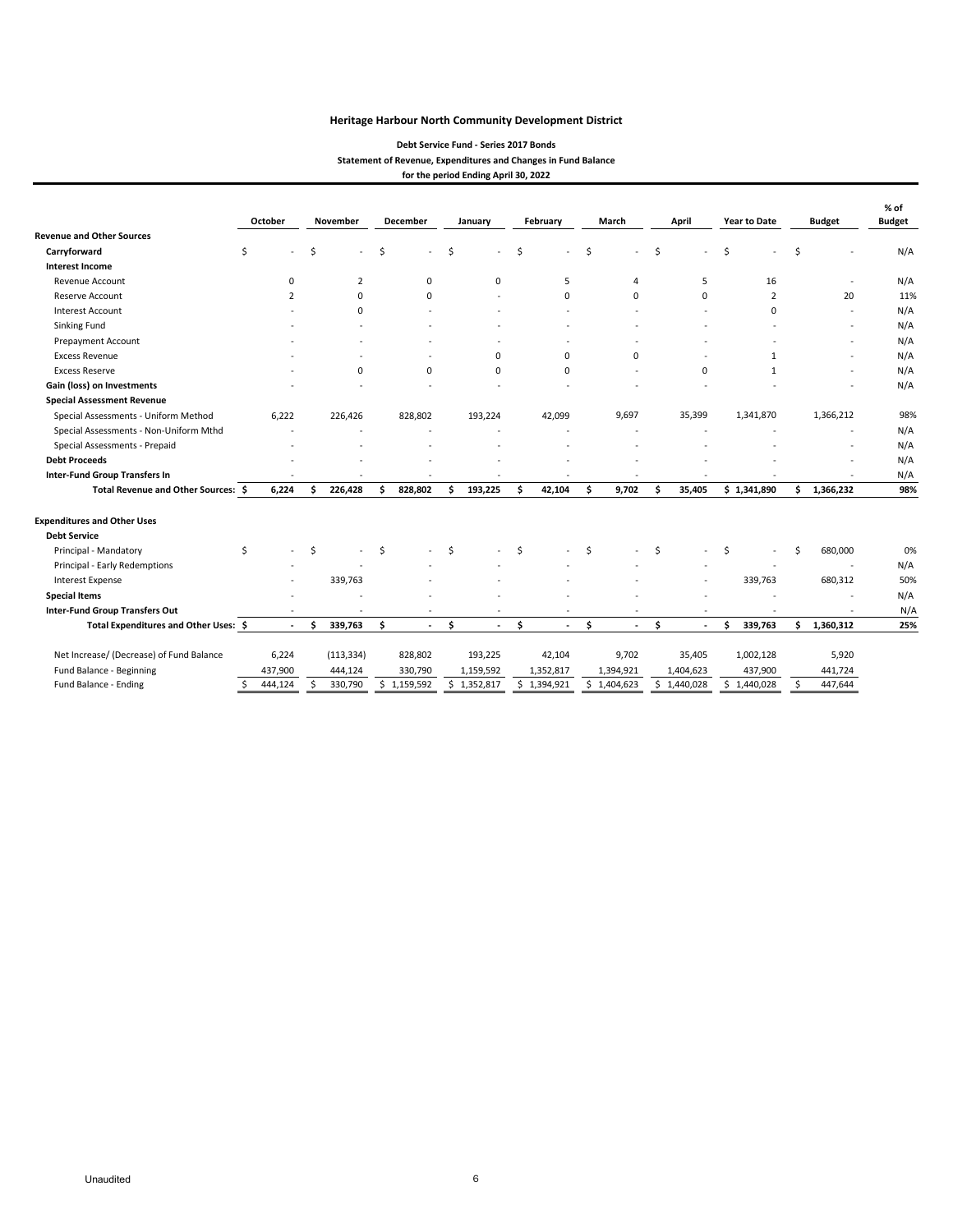## **Capital Projects Fund ‐ Series 2014 Bonds**

#### **Statement of Revenue, Expenditures and Changes in Fund Balance**

#### **for the period Ending April 30, 2022**

|                                          | October |                          |    | November |      | December                 |    | January                  |    | February |    | March  |     | April          |    | <b>Year to Date</b> |    | <b>Budget</b> | $%$ of<br><b>Budget</b> |
|------------------------------------------|---------|--------------------------|----|----------|------|--------------------------|----|--------------------------|----|----------|----|--------|-----|----------------|----|---------------------|----|---------------|-------------------------|
| <b>Revenue and Other Sources</b>         |         |                          |    |          |      |                          |    |                          |    |          |    |        |     |                |    |                     |    |               |                         |
| Carryforward                             | Ś       |                          | Ŝ. |          | \$   |                          | Ŝ. |                          | Ŝ. |          | \$ |        | Ś.  |                | Ś. |                     | Ś. |               | N/A                     |
| <b>Interest Income</b>                   |         |                          |    |          |      |                          |    |                          |    |          |    |        |     |                |    |                     |    |               |                         |
| <b>Construction Account</b>              |         |                          |    |          |      |                          |    |                          |    |          |    |        |     |                |    |                     |    |               | N/A                     |
| Cost of Issuance                         |         |                          |    |          |      |                          |    |                          |    |          |    |        |     |                |    |                     |    |               | N/A                     |
| <b>Other Financing Sources</b>           |         |                          |    |          |      |                          |    |                          |    |          |    |        |     |                |    |                     |    |               |                         |
| Debt Proceeds                            |         |                          |    |          |      |                          |    |                          |    |          |    |        |     |                |    |                     |    |               | N/A                     |
| <b>Inter-Fund Group Transfers In</b>     |         |                          |    |          |      |                          |    |                          |    |          |    |        |     |                |    |                     |    |               | N/A                     |
| Total Revenue and Other Sources: \$      |         | $\blacksquare$           | \$ | $\sim$   | \$   | $\blacksquare$           | \$ | $\blacksquare$           | \$ | $\sim$   | \$ | $\sim$ | \$  | $\blacksquare$ | \$ | $\blacksquare$      | \$ |               | N/A                     |
| <b>Expenditures and Other Uses</b>       |         |                          |    |          |      |                          |    |                          |    |          |    |        |     |                |    |                     |    |               |                         |
| <b>Financial and Administrative</b>      |         |                          |    |          |      |                          |    |                          |    |          |    |        |     |                |    |                     |    |               |                         |
| Special Assessment Methodology           | \$      | $\overline{\phantom{a}}$ | \$ |          | Ŝ.   | $\overline{\phantom{a}}$ | Ŝ. | $\overline{\phantom{a}}$ | Ŝ. |          | Ś. | $\sim$ | \$. | ÷              | Ŝ. |                     | \$ |               | N/A                     |
| <b>District Manager Services</b>         |         |                          |    |          |      |                          |    |                          |    |          |    |        |     |                |    |                     |    |               | N/A                     |
| <b>Underwriters' Services</b>            |         |                          |    |          |      |                          |    |                          |    |          |    |        |     |                |    |                     |    |               | N/A                     |
| <b>Other Contractual Services</b>        |         |                          |    |          |      |                          |    |                          |    |          |    |        |     |                |    |                     |    |               |                         |
| <b>Trustee Services</b>                  |         |                          |    |          |      |                          |    |                          |    |          |    |        |     |                |    |                     |    |               | N/A                     |
| <b>Printing &amp; Binding</b>            |         |                          |    |          |      |                          |    |                          |    |          |    |        |     |                |    |                     |    |               | N/A                     |
| <b>Legal Services</b>                    |         |                          |    |          |      |                          |    |                          |    |          |    |        |     |                |    |                     |    |               | N/A                     |
| Flood Control - Stormwater Management    |         |                          |    |          |      |                          |    |                          |    |          |    |        |     |                |    |                     |    |               |                         |
| <b>Engineering Services</b>              |         |                          |    |          |      |                          |    |                          |    |          |    |        |     |                |    |                     |    |               | N/A                     |
| Legal Services                           |         |                          |    |          |      |                          |    |                          |    |          |    |        |     |                |    |                     |    |               | N/A                     |
| Capital Outlay                           |         |                          |    |          |      |                          |    |                          |    |          |    |        |     |                |    |                     |    |               | N/A                     |
| <b>Other Financing Uses</b>              |         |                          |    |          |      |                          |    |                          |    |          |    |        |     |                |    |                     |    |               |                         |
| Original Issue Discount                  |         |                          |    |          |      |                          |    |                          |    |          |    |        |     |                |    |                     |    |               | N/A                     |
| <b>Inter-Fund Group Transfers Out</b>    |         |                          |    |          |      | $\overline{\phantom{a}}$ |    | ٠                        |    |          |    |        |     |                |    |                     |    |               | N/A                     |
| Total Expenditures and Other Uses: \$    |         | $\sim$                   | Ś. |          | $-5$ | $\omega_{\rm{max}}$      | Ś. | $\omega$                 | Ŝ. | $\sim$   | Ŝ. | $\sim$ | \$  | $\sim$         | Ŝ. | $\sim$              | Ŝ. |               | N/A                     |
| Net Increase/ (Decrease) of Fund Balance |         |                          |    |          |      |                          |    |                          |    |          |    |        |     |                |    |                     |    |               |                         |
| Fund Balance - Beginning                 |         |                          |    |          |      |                          |    |                          |    |          |    |        |     |                |    |                     |    |               |                         |
| Fund Balance - Ending                    | \$      |                          |    |          |      |                          |    |                          |    |          |    |        |     |                |    |                     | \$ |               |                         |